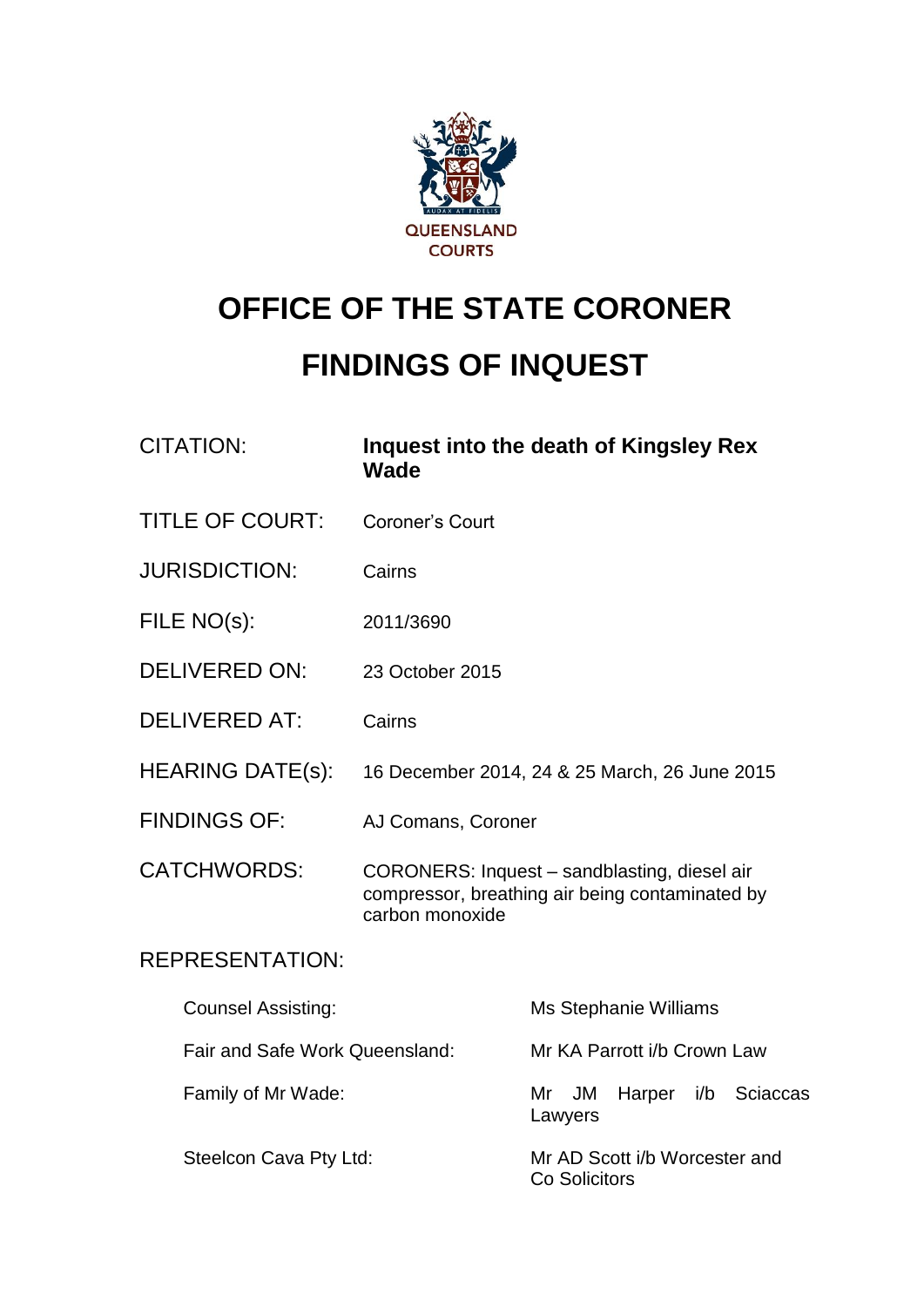Kingsley Rex Wade was employed by Steelcon Cava Pty Ltd in Mount Isa as a painter and to do sand blasting as required as he had some experience in that field of work.

On 27 October 2011, Mr Wade was instructed by his supervisor to undertake some sandblasting of a piece of machinery to ready it for painting.

The method of sandblasting utilised by the employer at that time required Mr Wade to wear a fully enclosed protective helmet into which breathing air was provided via a hose from an air compressor.

The air compressor was powered by a diesel internal combustion engine.

The compressor not only supplied breathing air to Mr Wade's helmet but also the compressed air for sandblasting.

On 27 October 2011 at about 9.30am, Mr Wade had some "smoko" with coworkers and returned to the task of sandblasting the piece of machinery in an area away from the other workers and on his own.

At about 1.00pm, Mr Wade was found by a co-worker collapsed on the ground at the site where he had been sandblasting with the helmet still on his head and the compressor stopped.

Emergency resuscitation efforts were undertaken but to no avail.

Mr Wade was pronounced deceased by a paramedic at 2.03pm.

The cause of Mr Wade's death was determined after an autopsy to be carbon monoxide toxicity against a background of coronary artery atheroma.

An Inquest was requested by Mr Wade's next of kin and was held at Mount Isa on 24 and 25 March 2015 and at Brisbane on 26 June 2015.

Evidence was taken from an officer from Fair and Safe Work Queensland who conducted an investigation under the *Workplace Health and Safety Act 1995*.

Various employees of Steelcon Cava Pty Ltd also gave evidence including the coworker who found Mr Wade collapsed at his work site, Mr Wade's supervisors and tradesmen involved in maintenance and repair of the employer's plant and equipment including the diesel air compressor Mr Wade was using on the date of his death.

Evidence was also taken from persons involved in the management of Steelcon Cava Pty Ltd, including the company's owner.

Expert evidence was given by Mr Lund and Dr Grantham.

The Court was assisted by Counsel and the following parties appeared and took part in the Inquest represented by Counsel: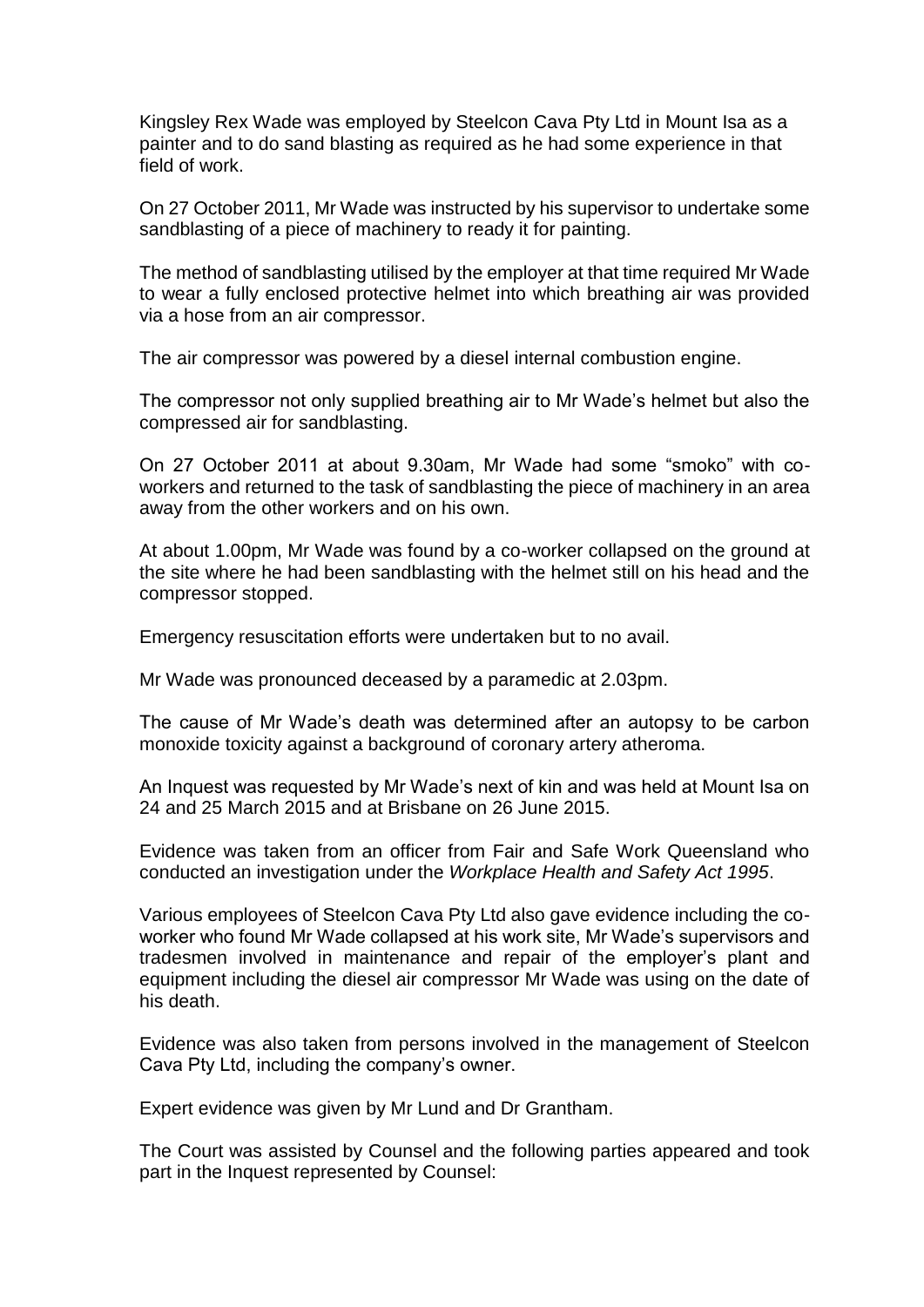Fair and Safe Work Queensland Mr Wade's next of kin Mrs Vicki Wade Steelcon Cava Pty Ltd

The evidence from the witnesses unfolded fairly un-controversially and I do not propose to traverse the evidence in detail in these findings.

Controversy does arise with respect to what conclusions may be reached upon a consideration of all the evidence.

#### **Findings of fact**

I make the following findings of fact based on the evidence:

The diesel air compressor used by Mr Wade on 27 October 2011 was not one that was hired out by Steelcon Cava Pty Ltd. for use on mining sites.

There were no records of start-up procedures or regular maintenance maintained for this compressor.

The only work done by employees of Steelcon Cava Pty Ltd on the compressor was repairs in response to breakdown rather than regular maintenance.

There was no risk assessment done independently of Mr Wade (e.g. by his supervisor) for the task of sandblasting that he was undertaking on 27 October 2011 or for sandblasting in general.

The breathing air coming from the diesel air compressor to Mr Wade's helmet on 27 October 2011 was contaminated by carbon monoxide; the source of that carbon monoxide was the diesel air compressor; there was no other source of carbon monoxide present capable of contributing to that contamination; inhalation of the carbon monoxide was the direct cause of Mr Wade's death.

None of the witnesses from Steelcon Cava Pty Ltd (management or workers) had any appreciation of the risk of carbon monoxide contamination of breathing air from diesel air compressors operated in the circumstances existing on 27 October 2011.

### **Discussion**

The issue for the Court now is to consider how the breathing air from the diesel air compressor became contaminated by carbon monoxide.

As part of the Fair Work Queensland investigation, an inspection of the diesel air compressor was carried out by Mr Lund who produced a report on that inspection dated 3 April 2012.

That inspection revealed (at the time of the inspection) a broken oil separator scavenger pipe in the diesel air compressor, the high temperature protection switch was disconnected and a minor leak from the engine's exhaust system.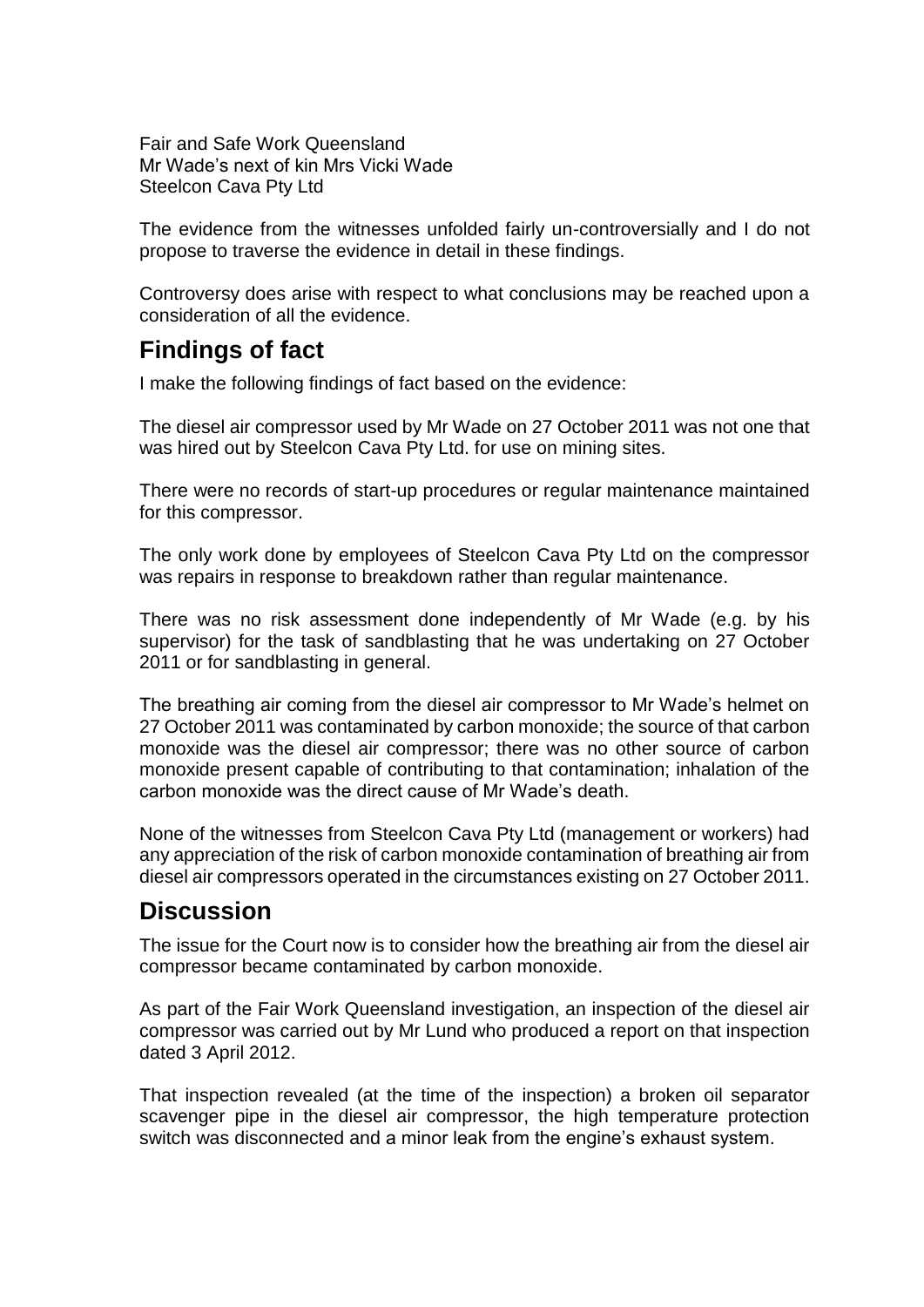Also revealed by that inspection was evidence of oil flashing across the separator element, i.e. oil burning at high temperature within the diesel air compressor.

In his report dated 3 April 2012 (relating to his inspection of the compressor on 28 and 29 February 2012), Mr Lund concluded that operating the diesel air compressor with the broken oil separator scavenger pipe would led to "excessive oil carryover which would have caused a low compressor oil level. The low compressor oil level would have caused high compressor discharge temperature and with the compressor high temperature protection switch disconnected, the compressor discharge temperature would have been increasing until it reached the flash point temperature at this separator element."

Dr Grantham reached the conclusion (at paragraph 11 of his report dated 2 April 2011) that operating the compressor with these defects "was ideal for commencement of oil combustion and creation of carbon monoxide."

With the high temperature protection switch disconnected, the diesel air compressor would continue to operate and continue to overheat producing more carbon monoxide as the oil burnt at the high temperature.

Due to the circumstances of the investigation by Fair and Safe Work Queensland, the defects of the broken oil separator scavenger pipe and disconnected high temperature protection switch were not discovered for some months after 27 October 2011.

In the mean-time, the diesel air compressor had been subject to a fence falling on it during a violent storm (albeit when the compressor was closed up and not operating), to being transported within Mount Isa, then to Townsville for storage, then to Mr Lund's workshop for the inspection.

At this point, I do find that the combination of broken oil separator scavenger pipe, the disconnected high temperature protection switch and the minor exhaust leak would cause contamination of the breathing air supply by carbon monoxide from this diesel air compressor if operated as it was on 27 October 2011.

The question now is, was it that combination of circumstances or some unknown combination of circumstances or some unknown malfunction of the diesel air compressor that caused the contamination of Mr Wade's breathing air on 27 October 2011.

I find it highly unlikely the fence falling on the closed up compressor would have caused any of these known defects of the compressor.

I also find it highly unlikely that damage to the oil separator scavenger pipe (an internal part of the compressor) would occur during transportation when there is no evidence of any other damage (externally or internally) to the machine.

It is possible that the wire to the high temperature protection switch could become dislodged during transport, perhaps through vibration or inadvertently by someone handling the machine.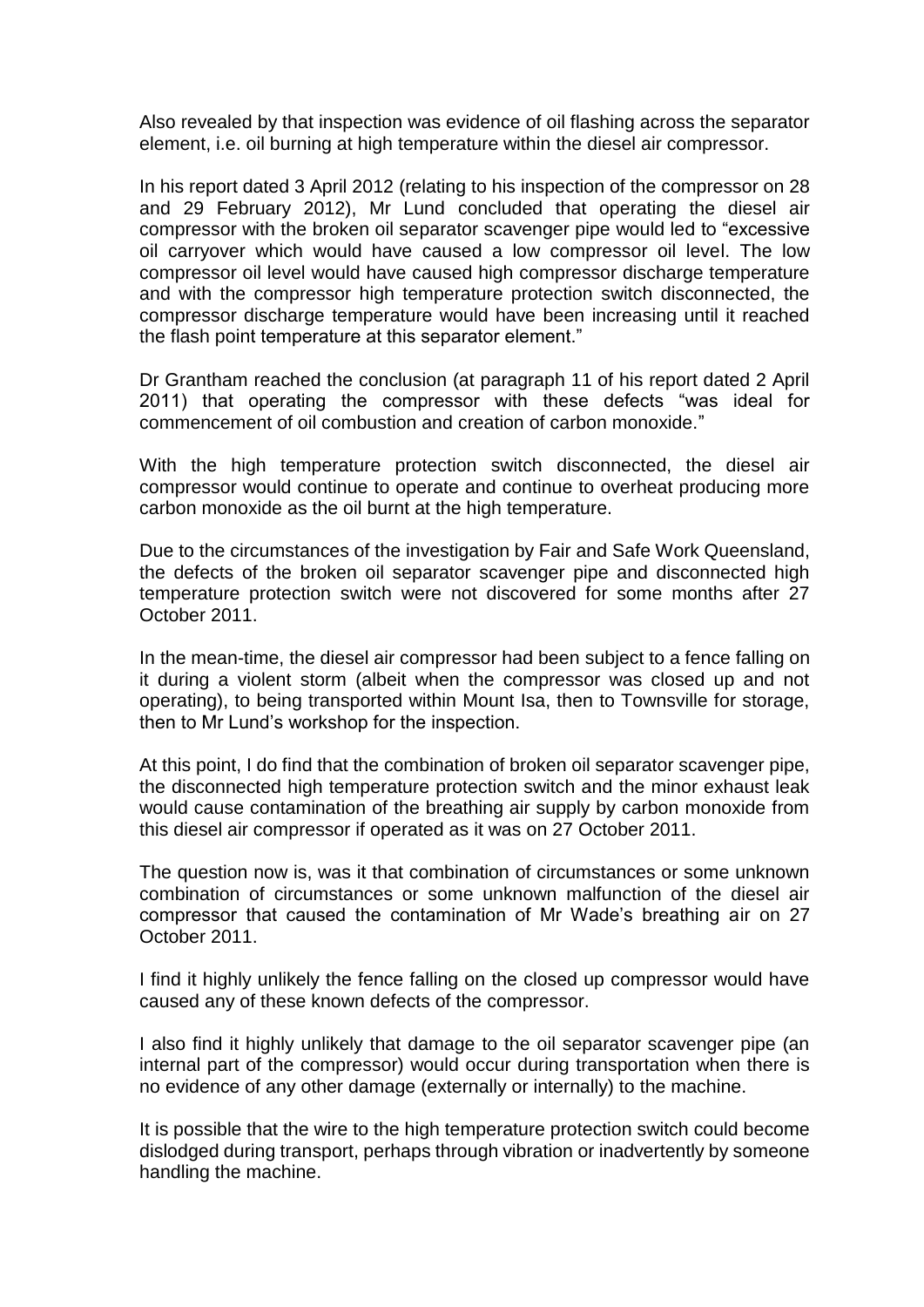However, overall, I find that in the circumstances of the breathing air being contaminated by carbon monoxide on 27 October 2011 and there being no other defects or circumstances discovered that could lead to such a contamination, it is more probable than not that the combination of defects, being the broken oil separator scavenger pipe and the disconnected high temperature protection switch did exist at the time Mr Wade was operating the compressor on 27 October 2011 and did cause the production of excessive carbon monoxide which contaminated Mr Wade's breathing air supply.

It is however not possible to find when prior to 27 October 2011 those defects occurred to the diesel air compressor as it was not subject to regular maintenance as it would have been if it had been regularly hired to mining sites and there are no records of any start up checks being conducted at any time.

Accordingly, pursuant to s.45 (2) *Coroners Act 2003*, I find as follows:

| Identity of the deceased: | Kingsley Rex Wade                                                                                                                                                                                                                                                                                                                                                                                                                                                                                                                                                                                                                                                     |  |  |
|---------------------------|-----------------------------------------------------------------------------------------------------------------------------------------------------------------------------------------------------------------------------------------------------------------------------------------------------------------------------------------------------------------------------------------------------------------------------------------------------------------------------------------------------------------------------------------------------------------------------------------------------------------------------------------------------------------------|--|--|
| How the person died:      | Kingsley Rex Wade died when the breathing air<br>supply from the diesel air compressor to the<br>enclosed helmet he was wearing became<br>contaminated by excessive carbon monoxide.<br>The excessive carbon monoxide was produced<br>within the diesel air compressor when the oil in<br>the separator element of the diesel air<br>compressor began to overheat due to an oil<br>scavenger pipe within the diesel air compressor<br>being broken causing low oil level. The diesel<br>air compressor continued to operate whilst<br>overheated due to the high temperature cut out<br>switch being disconnected and the remaining<br>oil burnt at high temperature. |  |  |
| Date of death:            | 27 October 2011                                                                                                                                                                                                                                                                                                                                                                                                                                                                                                                                                                                                                                                       |  |  |
| <b>Place of death:</b>    | 4 Northbridge Road, Mount Isa                                                                                                                                                                                                                                                                                                                                                                                                                                                                                                                                                                                                                                         |  |  |
| <b>Cause of death:</b>    | Carbon<br>monoxide<br>toxicity<br>against<br>a                                                                                                                                                                                                                                                                                                                                                                                                                                                                                                                                                                                                                        |  |  |

### **Comments**

Pursuant to s. 46 *Coroners Act 2003*, a Coroner may, whenever appropriate, comment on anything connected with a death investigated at an inquest that relates to  $-$  (a) public health or safety; or (b) the administration of justice; or (c) ways to prevent deaths happening in similar circumstances in the future.

background of coronary artery atheroma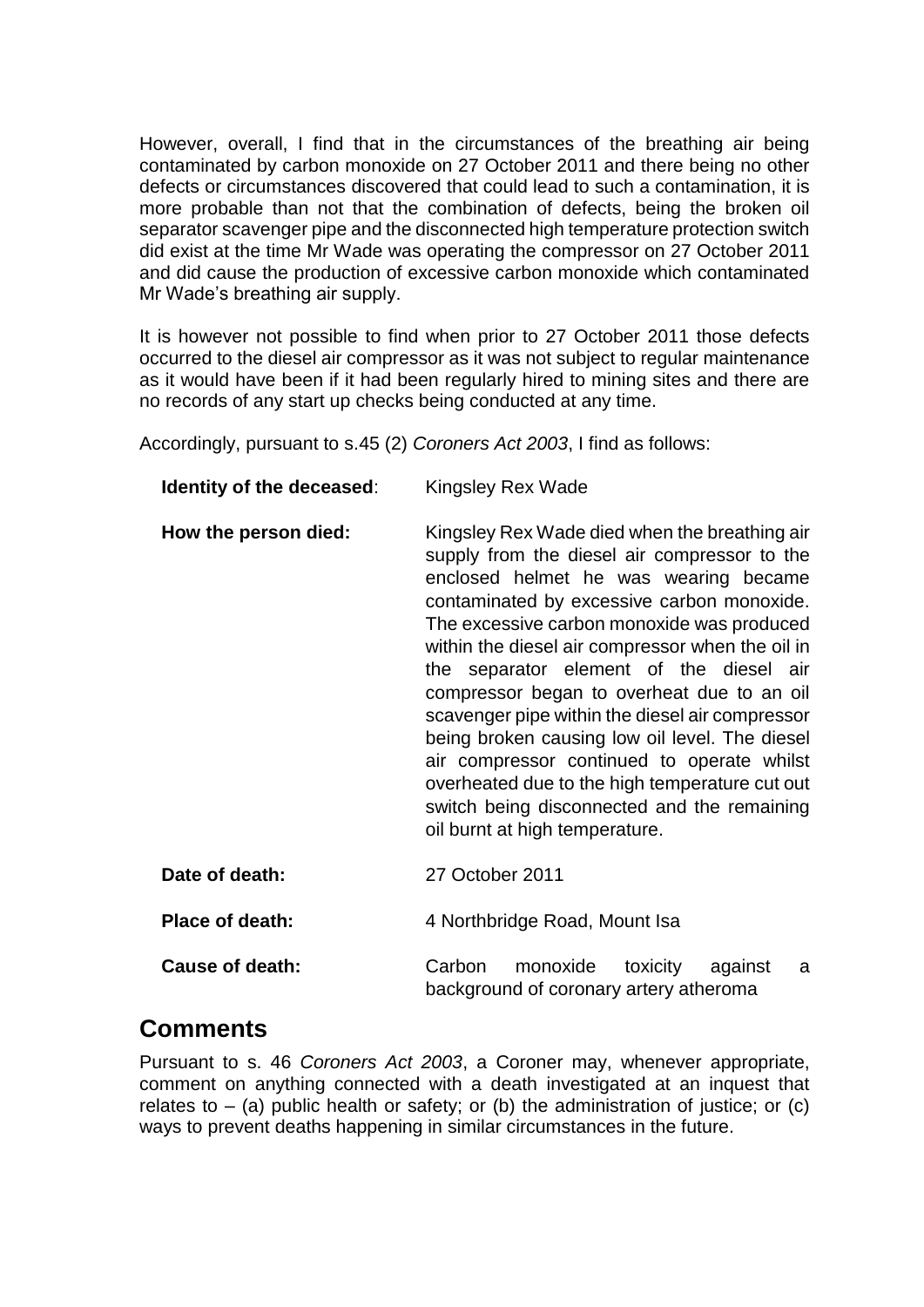When compressors powered by internal combustion engines are used to provide breathing air to persons there is an inherent risk of contamination of the breathing air by carbon monoxide because the engines produce carbon monoxide and carbon monoxide is produced when oil burns.

When such engines continue to operate when overheated, there is risk of the engine oil burning and producing excessive amounts of carbon monoxide.

In the circumstances of Mr Wade's death there were two measures that would have probably prevented his death.

Firstly, providing a device that was referred to during the inquest and in the submissions by Counsel for Steelcon Cava Pty Ltd that monitors carbon monoxide in the breathing air and gives off an alarm when the carbon monoxide level is too high in the breathing air.

That measure, which is effectively a last line of defence for workers in Mr Wade's situation is now part of a code of practice for industry, but was not a requirement as at the date of Mr Wade's death.

Secondly, a high temperature protection cut out switch, properly connected to the engine and designed to stop the engine before the engine oil starts to burn.

There was evidence that these switches can function in two ways: one where, if the switch is disconnected, the engine will still start and continue to operate (as in this case) and the other, where if the switch is disconnected, the engine will not start.

The first option is not fail safe and its effectiveness depends of variables such as appropriate maintenance, regular inspection and care in operating the machine.

Clearly the latter option would be the safest way to deal with the risk of internal combustion engines in air compressors overheating and producing excessive carbon monoxide.

Accordingly it is recommended that a requirement be included in the appropriate codes of practice that when air compressors driven by internal combustion engines are used to provide breathing air to persons, that the high temperature protection cut out switch be of the type that if disconnected or not functioning, the engine will not start.

#### **Reporting offences**

Section 48 *Coroners Act 2003* is relevant to this matter.

The reason this Inquest was not started earlier was Steelcon Cava Pty Ltd was prosecuted by Fair and Safe Work Queensland for a breach of Section 28 *Workplace Health and Safety Act 1995*.

That prosecution failed in the Industrial Magistrates Court at Mount Isa.